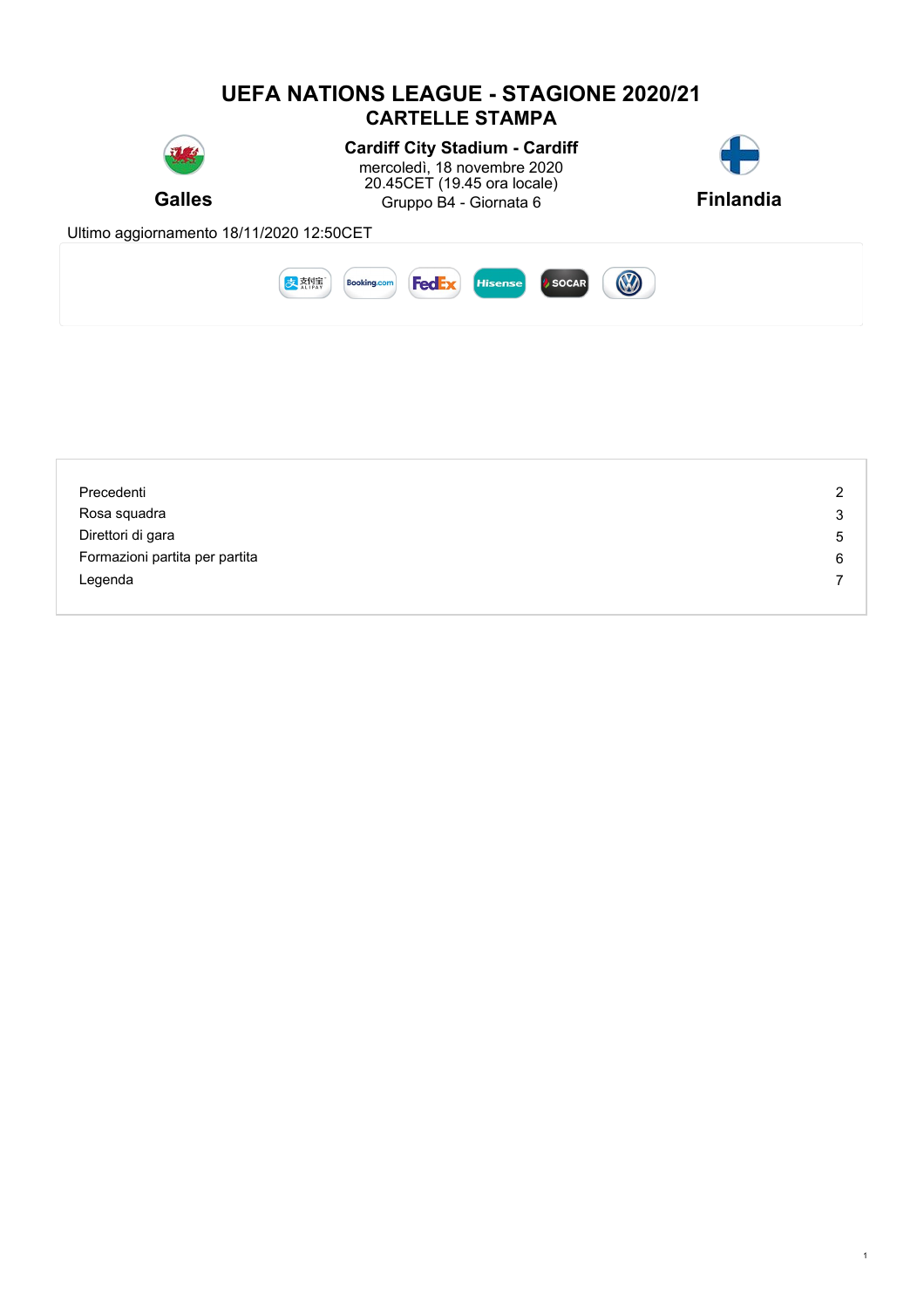### **Precedenti**

#### Execption in

[/insideuefa/mediaservices/presskits/uefanationsleague/season=2021/round=2001192/day=6/session=2/match=20301

#### Slot []

ExceptionInfo [Error executing child request for /code/PressKits/prevMeetings.aspx.]

Inner Exception [Exception of type 'System.Web.HttpUnhandledException' was thrown.]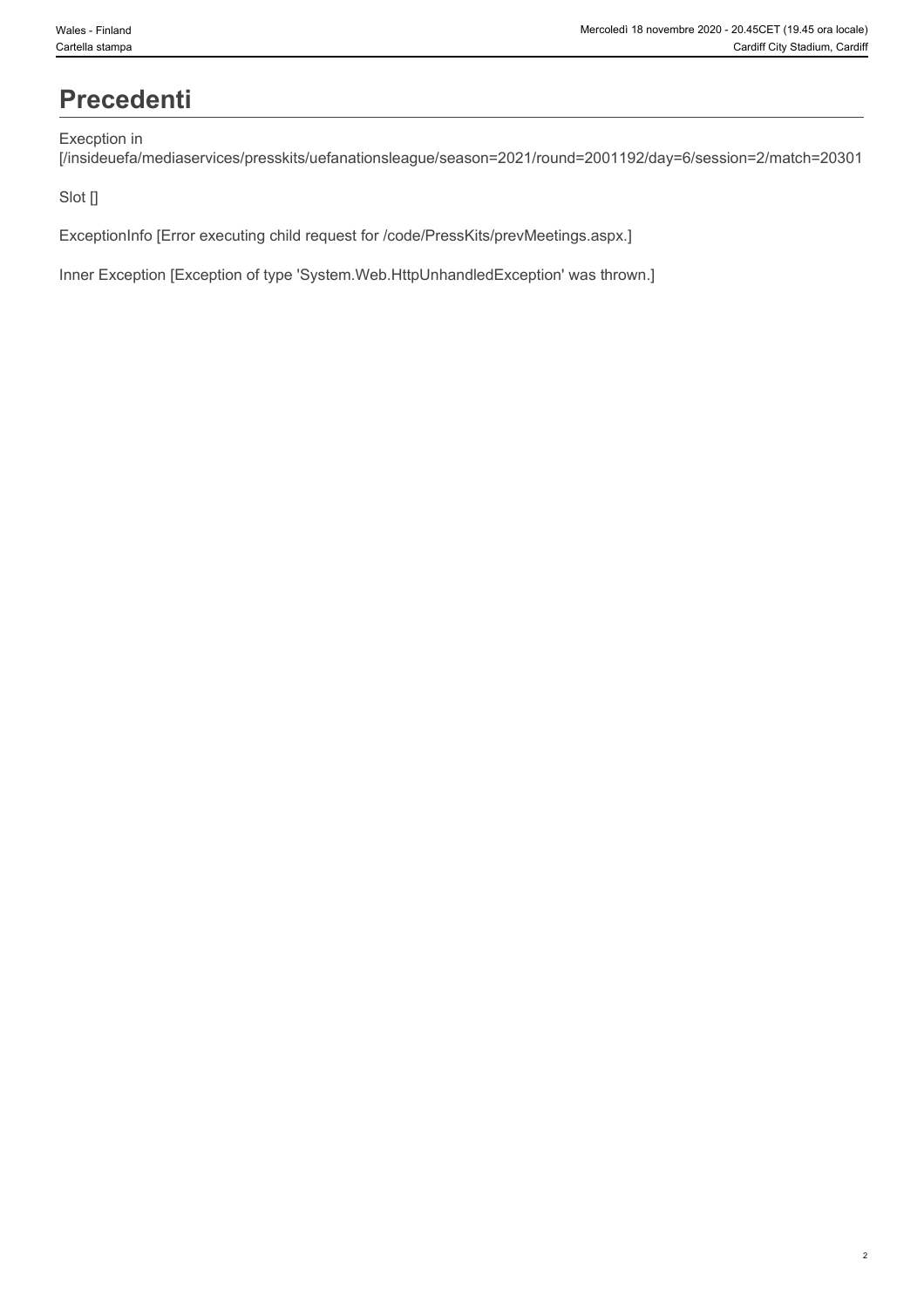### **Rosa squadra**

#### **Galles Galles**

|                           |                           |     |                             |                          | Fase a Leghe   |                     |  |
|---------------------------|---------------------------|-----|-----------------------------|--------------------------|----------------|---------------------|--|
| No. Giocatore             | <b>Nato</b>               | Età | Club                        | D                        |                | G Gol               |  |
| Portieri                  |                           |     |                             |                          |                |                     |  |
| 1 Danny Ward              | 22/06/1993 27             |     | Leicester                   | $\overline{\phantom{a}}$ | $1 \mid 0$     |                     |  |
| 12 Tom King               | 09/03/1995 25             |     | Newport                     | $\overline{\phantom{a}}$ | 0              | $\overline{0}$      |  |
| 21 Owain Fôn Williams     | 17/03/1987 33 Dunfermline |     |                             | $\overline{\phantom{a}}$ | $0 \quad 0$    |                     |  |
| <b>Difensori</b>          |                           |     |                             |                          |                |                     |  |
| 2 Chris Gunter            | 21/07/1989 31             |     | Charlton                    | $\overline{\phantom{a}}$ | $0 \mid 0$     |                     |  |
| 3 Neco Williams           | 13/04/2001 19             |     | Liverpool                   | $\overline{\phantom{a}}$ | $\overline{5}$ | $\mathbf{1}$        |  |
| 4 Chris Mepham            |                           |     | 05/11/1997 23 Bournemouth   | $\overline{\phantom{a}}$ | $\overline{2}$ | $\overline{0}$      |  |
| 5 Tom Lockyer             | 03/12/1994 25             |     | Luton                       | $\Box$                   | $2 \mid$       | $\overline{0}$      |  |
| 6 Joe Rodon               | 22/10/1997 23             |     | Tottenham                   | $\overline{\phantom{a}}$ | $\mathbf{3}$   | $\mathsf 0$         |  |
| 14 Connor Roberts         | 23/09/1995 25             |     | Swansea                     | $\overline{\phantom{a}}$ | 3 <sup>1</sup> | $\mathsf{O}$        |  |
| 15 Ethan Ampadu           |                           |     | 14/09/2000 20 Sheff. United | $\overline{\phantom{a}}$ | 5              | $\mathsf{O}\xspace$ |  |
| 17 Rhys Norrington-Davies | 22/04/1999 21             |     | Luton                       | $\Box$                   | $\overline{2}$ | $\mathbf 0$         |  |
| 18 James Lawrence         | 22/08/1992 28             |     | St Pauli                    | $\Box$                   | $0 \quad 0$    |                     |  |
| Centrocampisti            |                           |     |                             |                          |                |                     |  |
| 8 Jonny Williams          | 09/10/1993 27             |     | Charlton                    | $\equiv$                 | $3 \mid 1$     |                     |  |
| 10 Harry Wilson           | 22/03/1997 23             |     | Cardiff                     | $\overline{\phantom{a}}$ | $\mathfrak{S}$ | $\mathbf 0$         |  |
| 11 Gareth Bale            | 16/07/1989 31             |     | Tottenham                   | $\overline{\phantom{a}}$ | $\mathbf{3}$   | $\overline{0}$      |  |
| 16 Joe Morrell            | 03/01/1997 23             |     | Luton                       | $\equiv$                 | $\overline{4}$ | $\mathbf 0$         |  |
| 19 Matthew Smith          | 22/11/1999 20             |     | Doncaster                   | $\overline{\phantom{a}}$ | 3              | $\mathbf 0$         |  |
| 20 Daniel James           | 10/11/1997 23             |     | Man. United                 | $\overline{\phantom{a}}$ | 5              | $\mathsf 0$         |  |
| 22 Joshua Sheehan         | 30/03/1995 25             |     | Newport                     | $\overline{\phantom{a}}$ | $\overline{0}$ | $\mathsf 0$         |  |
| 23 Tom Lawrence           | 13/01/1994 26             |     | Derby                       | $\overline{\phantom{a}}$ | $0 \mid 0$     |                     |  |
| <b>Attaccanti</b>         |                           |     |                             |                          |                |                     |  |
| 7 David Brooks            |                           |     | 08/07/1997 23 Bournemouth   | $\overline{\phantom{a}}$ | $3 \mid 1$     |                     |  |
| 9 Tyler Roberts           | 12/01/1999 21             |     | Leeds                       | $\blacksquare$           | $\overline{2}$ | $\mathbf 0$         |  |
| 13 Kieffer Moore          | 08/08/1992 28             |     | Cardiff                     | $\equiv$                 | $4 \mid 1$     |                     |  |
| <b>Allenatore</b>         |                           |     |                             |                          |                |                     |  |
| - Rob Page                | 03/09/1974 46             |     |                             | $\sim$                   | $1 \ 0$        |                     |  |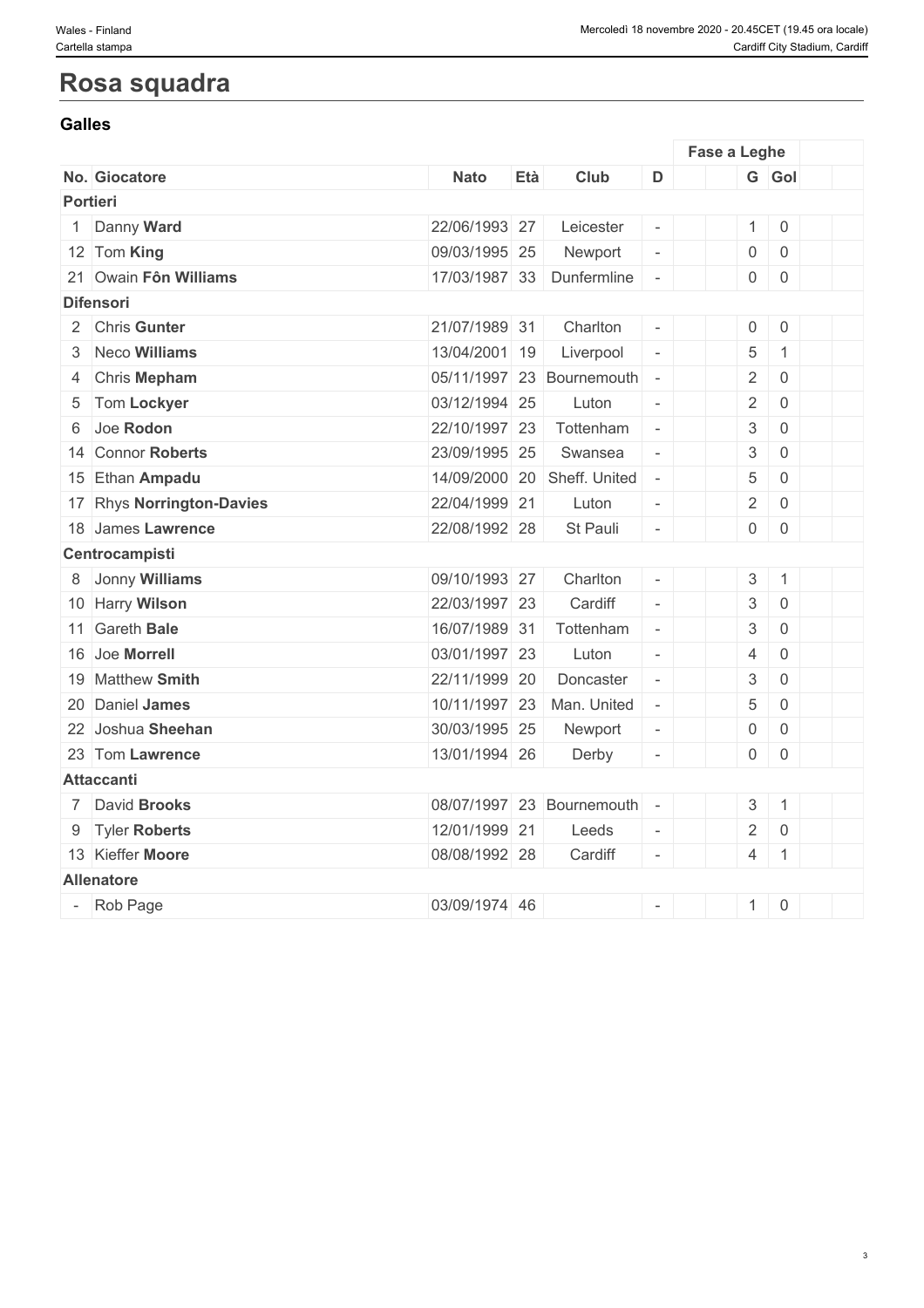#### **Finlandia**

| <b>Nato</b>                                                                                                                                                                                                                                                                                                                                                                                                                                                                                                                                                                         | Età | Club                                                                                                                                                                                                                                                                                                                                                              | D                           |                            |                 |                     |                                                                                                                                                                                                     |
|-------------------------------------------------------------------------------------------------------------------------------------------------------------------------------------------------------------------------------------------------------------------------------------------------------------------------------------------------------------------------------------------------------------------------------------------------------------------------------------------------------------------------------------------------------------------------------------|-----|-------------------------------------------------------------------------------------------------------------------------------------------------------------------------------------------------------------------------------------------------------------------------------------------------------------------------------------------------------------------|-----------------------------|----------------------------|-----------------|---------------------|-----------------------------------------------------------------------------------------------------------------------------------------------------------------------------------------------------|
|                                                                                                                                                                                                                                                                                                                                                                                                                                                                                                                                                                                     |     |                                                                                                                                                                                                                                                                                                                                                                   |                             |                            |                 |                     |                                                                                                                                                                                                     |
|                                                                                                                                                                                                                                                                                                                                                                                                                                                                                                                                                                                     |     |                                                                                                                                                                                                                                                                                                                                                                   |                             |                            | $5\overline{)}$ |                     |                                                                                                                                                                                                     |
|                                                                                                                                                                                                                                                                                                                                                                                                                                                                                                                                                                                     |     | <b>Brescia</b>                                                                                                                                                                                                                                                                                                                                                    | $\overline{\phantom{a}}$    |                            |                 |                     |                                                                                                                                                                                                     |
|                                                                                                                                                                                                                                                                                                                                                                                                                                                                                                                                                                                     |     | <b>Bristol</b><br>Rovers                                                                                                                                                                                                                                                                                                                                          | $\overline{\phantom{a}}$    |                            | $\overline{0}$  | $\,0\,$             |                                                                                                                                                                                                     |
|                                                                                                                                                                                                                                                                                                                                                                                                                                                                                                                                                                                     |     |                                                                                                                                                                                                                                                                                                                                                                   |                             |                            |                 |                     |                                                                                                                                                                                                     |
|                                                                                                                                                                                                                                                                                                                                                                                                                                                                                                                                                                                     |     | Pafos                                                                                                                                                                                                                                                                                                                                                             | $\mathcal{L}_{\mathcal{A}}$ |                            |                 |                     |                                                                                                                                                                                                     |
|                                                                                                                                                                                                                                                                                                                                                                                                                                                                                                                                                                                     |     | Örebro                                                                                                                                                                                                                                                                                                                                                            | $\mathcal{L}_{\mathcal{A}}$ |                            |                 | $\mathbf 0$         |                                                                                                                                                                                                     |
|                                                                                                                                                                                                                                                                                                                                                                                                                                                                                                                                                                                     |     | <b>VB</b>                                                                                                                                                                                                                                                                                                                                                         | $\overline{\phantom{a}}$    |                            | $\overline{2}$  | $\mathsf{O}\xspace$ |                                                                                                                                                                                                     |
|                                                                                                                                                                                                                                                                                                                                                                                                                                                                                                                                                                                     |     | <b>HJK</b>                                                                                                                                                                                                                                                                                                                                                        | $\overline{\phantom{a}}$    |                            | $\overline{2}$  | $\mathbf 0$         |                                                                                                                                                                                                     |
|                                                                                                                                                                                                                                                                                                                                                                                                                                                                                                                                                                                     |     | Genk                                                                                                                                                                                                                                                                                                                                                              | $\overline{\phantom{a}}$    |                            | 5               | $\mathbf 0$         |                                                                                                                                                                                                     |
|                                                                                                                                                                                                                                                                                                                                                                                                                                                                                                                                                                                     |     | QPR                                                                                                                                                                                                                                                                                                                                                               | $\overline{\phantom{a}}$    |                            |                 | $\mathsf 0$         |                                                                                                                                                                                                     |
|                                                                                                                                                                                                                                                                                                                                                                                                                                                                                                                                                                                     |     |                                                                                                                                                                                                                                                                                                                                                                   |                             |                            |                 |                     |                                                                                                                                                                                                     |
|                                                                                                                                                                                                                                                                                                                                                                                                                                                                                                                                                                                     |     | Häcken                                                                                                                                                                                                                                                                                                                                                            | $\overline{\phantom{a}}$    |                            | $\mathfrak{S}$  | $\mathbf 0$         |                                                                                                                                                                                                     |
|                                                                                                                                                                                                                                                                                                                                                                                                                                                                                                                                                                                     |     | Rangers                                                                                                                                                                                                                                                                                                                                                           | $\overline{\phantom{a}}$    |                            | 5               | $\overline{0}$      |                                                                                                                                                                                                     |
|                                                                                                                                                                                                                                                                                                                                                                                                                                                                                                                                                                                     |     | Minnesota                                                                                                                                                                                                                                                                                                                                                         | $\sim$                      |                            | $\mathbf{1}$    | $\mathbf{1}$        |                                                                                                                                                                                                     |
|                                                                                                                                                                                                                                                                                                                                                                                                                                                                                                                                                                                     |     | <b>HJK</b>                                                                                                                                                                                                                                                                                                                                                        | $\overline{\phantom{a}}$    |                            | $\overline{2}$  | $\mathbf 0$         |                                                                                                                                                                                                     |
|                                                                                                                                                                                                                                                                                                                                                                                                                                                                                                                                                                                     |     | Esbjerg                                                                                                                                                                                                                                                                                                                                                           | $\overline{\phantom{a}}$    |                            | $\overline{4}$  | $\mathsf 0$         |                                                                                                                                                                                                     |
|                                                                                                                                                                                                                                                                                                                                                                                                                                                                                                                                                                                     |     | Pafos                                                                                                                                                                                                                                                                                                                                                             | $\Box$                      |                            | $\overline{0}$  | $\overline{0}$      |                                                                                                                                                                                                     |
|                                                                                                                                                                                                                                                                                                                                                                                                                                                                                                                                                                                     |     | <b>Brann</b>                                                                                                                                                                                                                                                                                                                                                      | $\overline{\phantom{a}}$    |                            | $\overline{4}$  | $\mathbf{1}$        |                                                                                                                                                                                                     |
|                                                                                                                                                                                                                                                                                                                                                                                                                                                                                                                                                                                     |     | <b>HJK</b>                                                                                                                                                                                                                                                                                                                                                        | $\overline{\phantom{a}}$    |                            | $\mathfrak{S}$  | $\mathsf{O}\xspace$ |                                                                                                                                                                                                     |
|                                                                                                                                                                                                                                                                                                                                                                                                                                                                                                                                                                                     |     | Esbjerg                                                                                                                                                                                                                                                                                                                                                           | $\overline{\phantom{a}}$    |                            | $\overline{2}$  | $\mathbf 0$         |                                                                                                                                                                                                     |
|                                                                                                                                                                                                                                                                                                                                                                                                                                                                                                                                                                                     |     | Ingolstadt                                                                                                                                                                                                                                                                                                                                                        | $\overline{\phantom{a}}$    |                            |                 | $\overline{0}$      |                                                                                                                                                                                                     |
|                                                                                                                                                                                                                                                                                                                                                                                                                                                                                                                                                                                     |     |                                                                                                                                                                                                                                                                                                                                                                   |                             |                            |                 |                     |                                                                                                                                                                                                     |
|                                                                                                                                                                                                                                                                                                                                                                                                                                                                                                                                                                                     |     | Örebro                                                                                                                                                                                                                                                                                                                                                            | $\overline{\phantom{a}}$    |                            |                 |                     |                                                                                                                                                                                                     |
|                                                                                                                                                                                                                                                                                                                                                                                                                                                                                                                                                                                     |     | <b>Brentford</b>                                                                                                                                                                                                                                                                                                                                                  | $\sim$                      |                            |                 | $\overline{0}$      |                                                                                                                                                                                                     |
|                                                                                                                                                                                                                                                                                                                                                                                                                                                                                                                                                                                     |     | Norwich                                                                                                                                                                                                                                                                                                                                                           | $\sim$                      |                            | $5\phantom{.0}$ |                     |                                                                                                                                                                                                     |
|                                                                                                                                                                                                                                                                                                                                                                                                                                                                                                                                                                                     |     |                                                                                                                                                                                                                                                                                                                                                                   |                             |                            |                 |                     |                                                                                                                                                                                                     |
|                                                                                                                                                                                                                                                                                                                                                                                                                                                                                                                                                                                     |     |                                                                                                                                                                                                                                                                                                                                                                   | $\overline{\phantom{a}}$    |                            | $\sqrt{5}$      |                     |                                                                                                                                                                                                     |
| No. Giocatore<br>Portieri<br>1 Lukas Hradecky<br>12 Jesse Joronen<br>23 Anssi Jaakkola<br><b>Difensori</b><br>2 Paulus Arajuuri<br>3 Albin Granlund<br>5 Juhani Ojala<br>15 Daniel O'Shaughnessy<br>18 Jere Uronen<br>22 Nicholas Hämäläinen<br>Centrocampisti<br>4 Joona Toivio<br>6 Glen Kamara<br>8 Robin Lod<br>11 Rasmus Schüller<br>13 Pyry Soiri<br>14 Onni Valakari<br>16 Robert Taylor<br>17 Nikolai Alho<br>19 Joni Kauko<br>21 Ilmari Niskanen<br><b>Attaccanti</b><br>7 Rasmus Karjalainen<br>9 Marcus Forss<br>10 Teemu Pukki<br><b>Allenatore</b><br>- Markku Kanerva |     | 21/03/1993 27<br>13/03/1987 33<br>15/06/1988 32<br>01/09/1989 31<br>19/06/1989 31<br>14/09/1994 26<br>13/07/1994 26<br>05/03/1997 23<br>10/03/1988 32<br>28/10/1995 25<br>17/04/1993 27<br>18/06/1991 29<br>22/09/1994 26<br>18/08/1999 21<br>21/10/1994 26<br>12/03/1993 27<br>12/07/1990 30<br>04/04/1996 24<br>18/06/1999 21<br>29/03/1990 30<br>24/05/1964 56 | 27/10/1997 23               | 24/11/1989 30 Leverkusen - |                 |                     | Fase a Leghe<br>G Gol<br>$\begin{array}{ c c } \hline \hline \hline \hline \hline \end{array}$<br>$0 \mid 0$<br>$3 \mid 0$<br>1<br>1<br>4<br>$2 \mid 0$<br>1<br>$\vert$ 1<br>$\begin{array}{ c c }$ |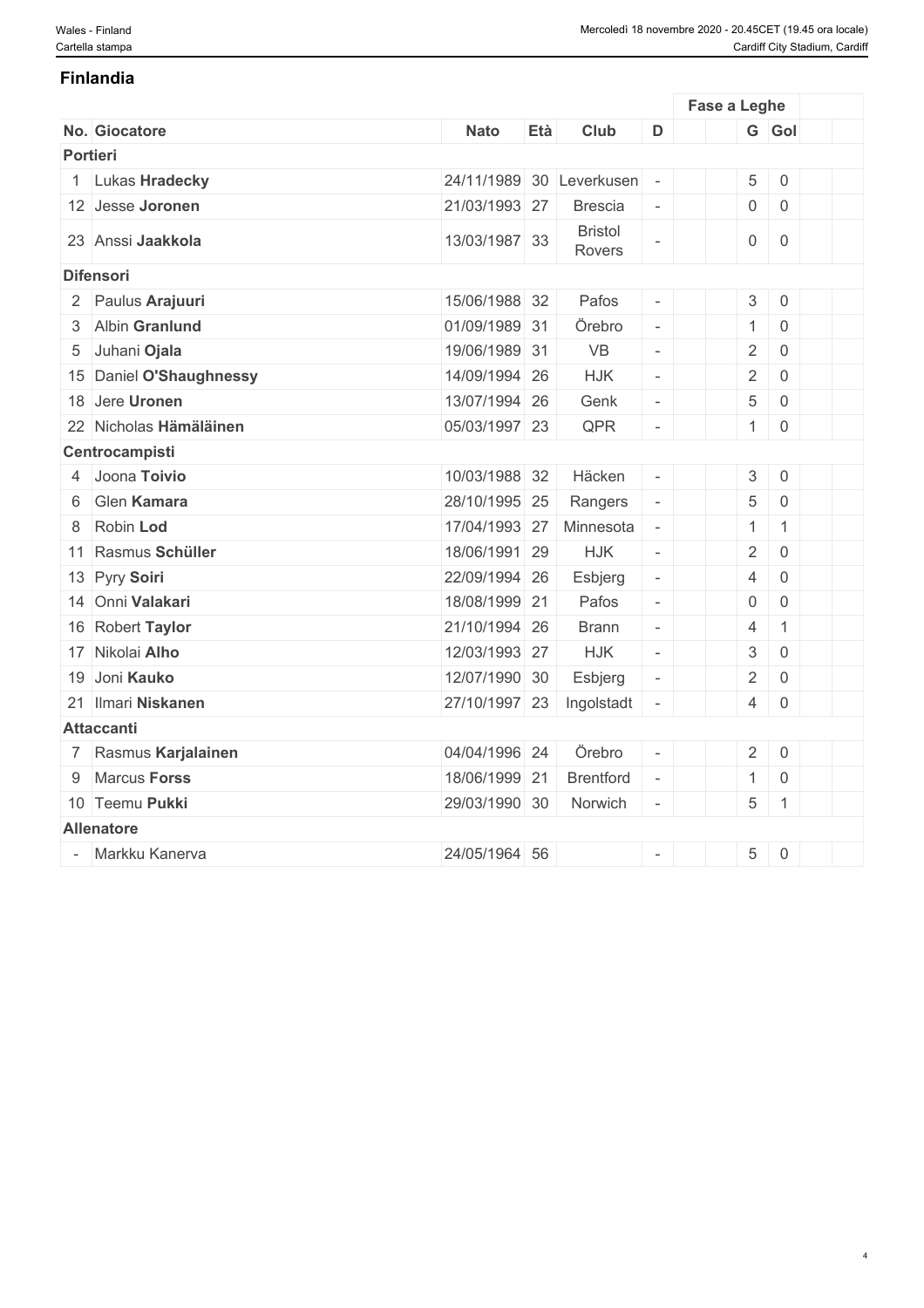### **Direttori di gara**

**Arbitro**

5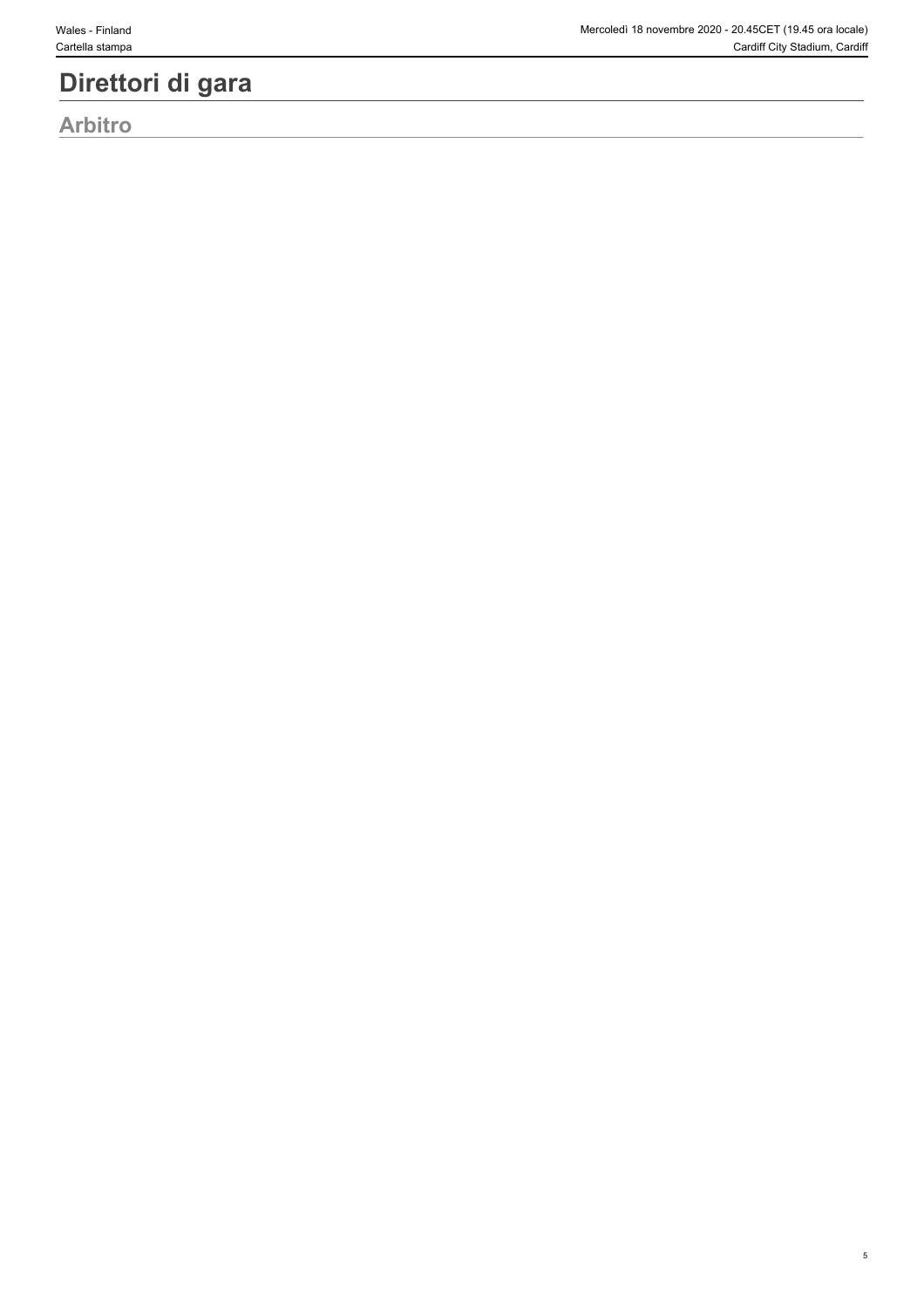## **Formazioni partita per partita**

#### Execption in

[/insideuefa/mediaservices/presskits/uefanationsleague/season=2021/round=2001192/day=6/session=2/match=20301

Slot []

ExceptionInfo [Error executing child request for /code/PressKits/matchByMatch.aspx.]

Inner Exception [Exception of type 'System.Web.HttpUnhandledException' was thrown.]